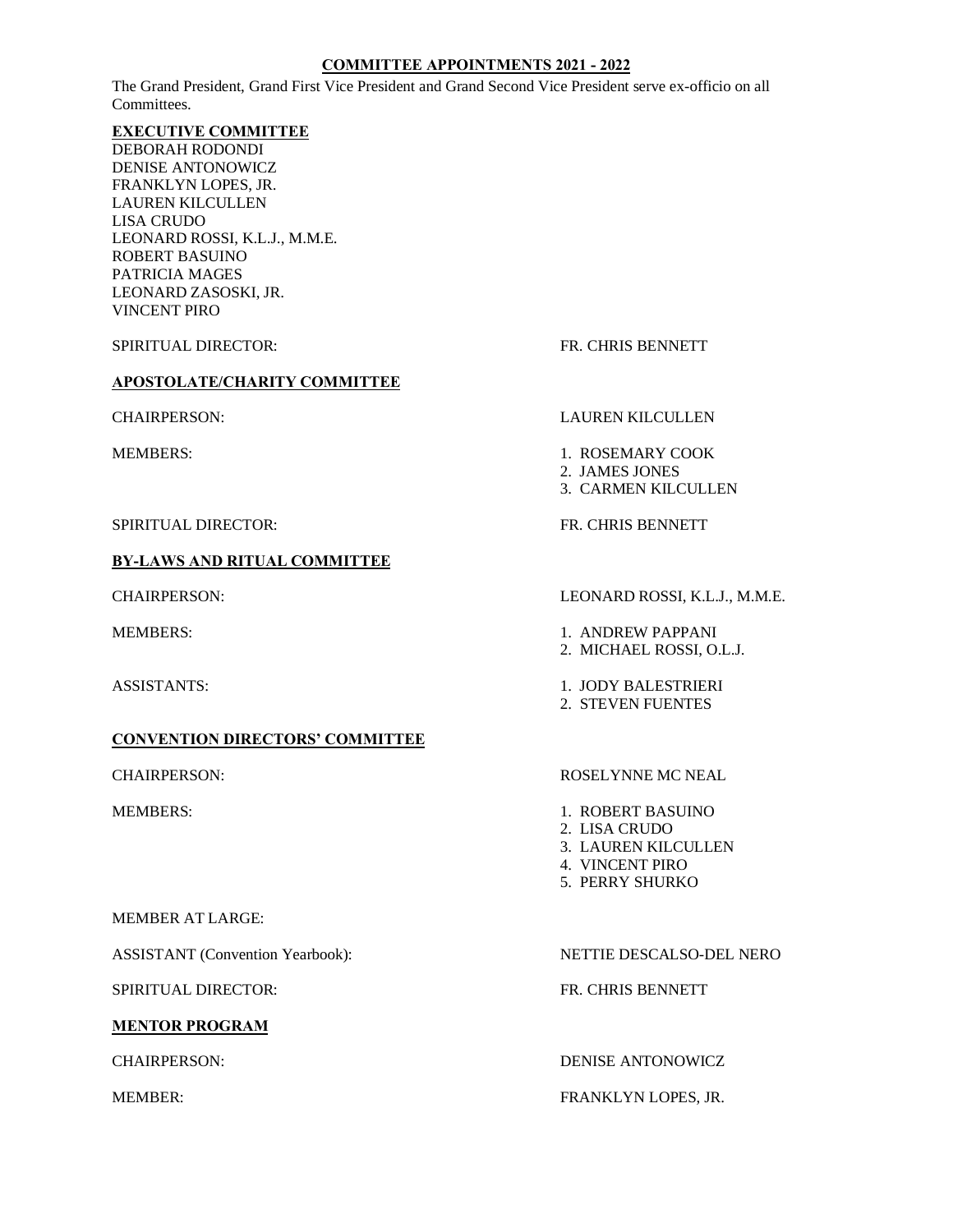## **EXPANSION COMMITTEE**

| <b>CHAIRPERSON:</b>                                           |                                                                                       | MICHAEL ROSSI, O.L.J.                                                                                 |
|---------------------------------------------------------------|---------------------------------------------------------------------------------------|-------------------------------------------------------------------------------------------------------|
| <b>MEMBERS:</b>                                               |                                                                                       | 1. TERESA HELFAND<br>2. PERRY SHURKO                                                                  |
| <b>MEMBERS AT LARGE:</b>                                      |                                                                                       | 1. ROBERT ACQUISTAPACE<br>2. LOUIS MAGES<br>3. NINA MALONE<br>4. ANDREW PAPPANI<br>5. PATRIZIA VIGILI |
| <b>FINANCE COMMITTEE</b>                                      |                                                                                       |                                                                                                       |
| <b>CHAIRPERSON:</b>                                           |                                                                                       | <b>LISA CRUDO</b>                                                                                     |
| <b>MEMBERS:</b>                                               | GRAND TRUSTEES: 1. ROBERT BASUINO<br>2. PATRICIA MAGES<br>3. PERRY SHURKO             | 1. ROBERT ACQUISTAPACE<br>2. STEVEN FUENTES<br>3. MICHAEL ROSSI, O.L.J.                               |
|                                                               | The Hospitalization Committee Chairperson serves ex-officio on the Finance Committee. |                                                                                                       |
| <b>GIFTS OF LOVE COMMITTEE</b>                                |                                                                                       |                                                                                                       |
| <b>CHAIRPERSON:</b>                                           |                                                                                       | <b>TERESA HELFAND</b>                                                                                 |
| <b>MEMBERS:</b>                                               |                                                                                       | 1. ROSEMARY COOK<br>2. ANDREW PAPPANI                                                                 |
| <b>MEMBERS AT LARGE:</b>                                      |                                                                                       | 1. ALESSANDRA KIDD<br>2. GIOVANNA NARDULLI                                                            |
| <b>ASSISTANT:</b>                                             |                                                                                       | PATRICIA MAGES                                                                                        |
| Others may be appointed to assist with the judging if needed. |                                                                                       |                                                                                                       |
| <b>HERITAGE COMMITTEE</b>                                     |                                                                                       |                                                                                                       |
| <b>CHAIRPERSON:</b>                                           |                                                                                       | DENISE ANTONOWICZ                                                                                     |
| <b>MEMBERS:</b>                                               |                                                                                       | 1. ROBERT BASUINO<br>2. FRANKLYN LOPES, JR.                                                           |
| <b>MEMBERS AT LARGE:</b>                                      |                                                                                       | <b>RUSS AND LOUISE VENTO</b>                                                                          |
| <b>HOSPITALIZATION COMMITTEE</b>                              |                                                                                       |                                                                                                       |
| <b>CHAIRPERSON:</b>                                           |                                                                                       | PERRY SHURKO (2 <sup>nd</sup> year)                                                                   |
| <b>MEMBERS:</b>                                               |                                                                                       | 1. DANTE GALEAZZI (1 <sup>st</sup> year)<br>2. CHARLYNE PACINI (2 <sup>nd</sup> year)                 |

The Grand Treasurer serves ex-officio on the Hospitalization Committee.

## **JUDICIARY COMMITTEE**

CHAIRPERSON: FR. CHRIS BENNETT

Other members may be named as needed according to the By-Laws.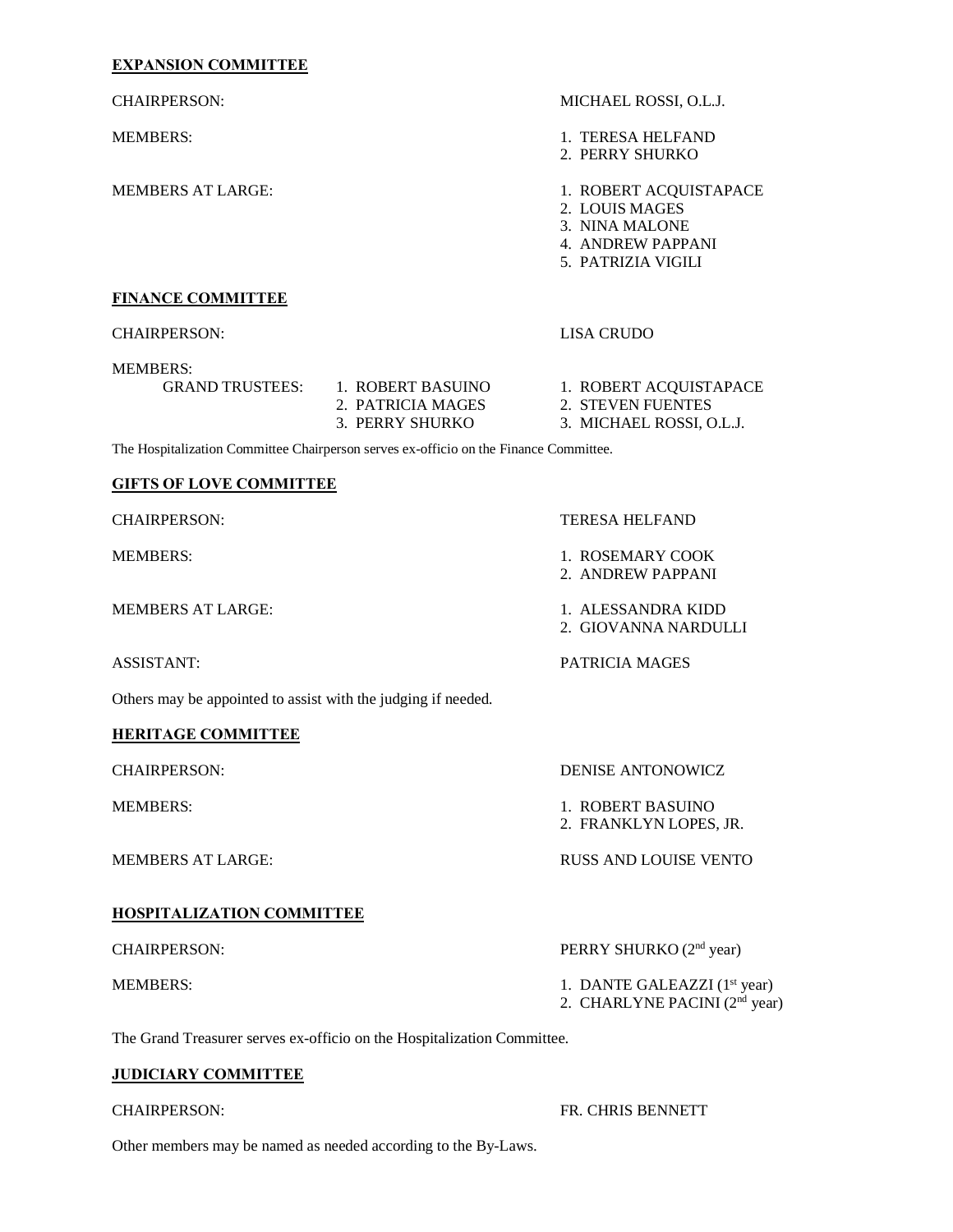## **LIVE TO GIVE COMMITTEE**

MEMBER AT LARGE: LAURICE LEVINE

**MEMBERSHIP COMMITTEE**

**PUBLIC RELATIONS COMMITTEE**

**SCHOLARSHIP COMMITTEE**

CHAIRPERSON: NINA MALONE

MEMBER AT LARGE: KAREN ROSSON

ADVISOR: LISA CRUDO Others may be appointed to assist with the judging if needed.

CHAIRPERSON: KENNETH MARSHALL

MEMBERS: 1. LISA CRUDO 2. PATRICIA MAGES

ASSISTANT: MICHAEL CANNADY

CHAIRPERSON: PERRY SHURKO

- MEMBERS: 1. TERESA HELFAND
	- 2. KENNETH MARSHALL
	- 3. ANDREW PAPPANI
	- 4. VINCENT PIRO

MEMBERS AT LARGE 1. PATRICIA JARRETT

2. NINA MALONE

ADVISOR: PATRICIA MAGES

ASSISTANT: MARIA DI PAOLO

CHAIRPERSON: LEONARD ZASOSKI, JR.

MEMBERS: 1. ROSEMARY COOK 2. PATRICIA MAGES

MEMBER AT LARGE: CARMELO SABATELLA

ADVISOR: LAUREN KILCULLEN

- PROOF READERS: 1. CARMEN KILCULLEN
	- 2. LAURICE LEVINE
	- 3. DEBORAH RODONDI
	- 4. BETTY (B.G.) ZASOSKI

EX-OFFICIO: NANETTE METZ (Bollettino Editor)

- MEMBERS: 1. GERALD DELFINO 2. CARMEN KILCULLEN
	- 3. LEONARD ROSSI, K.L.J., M.M.E.